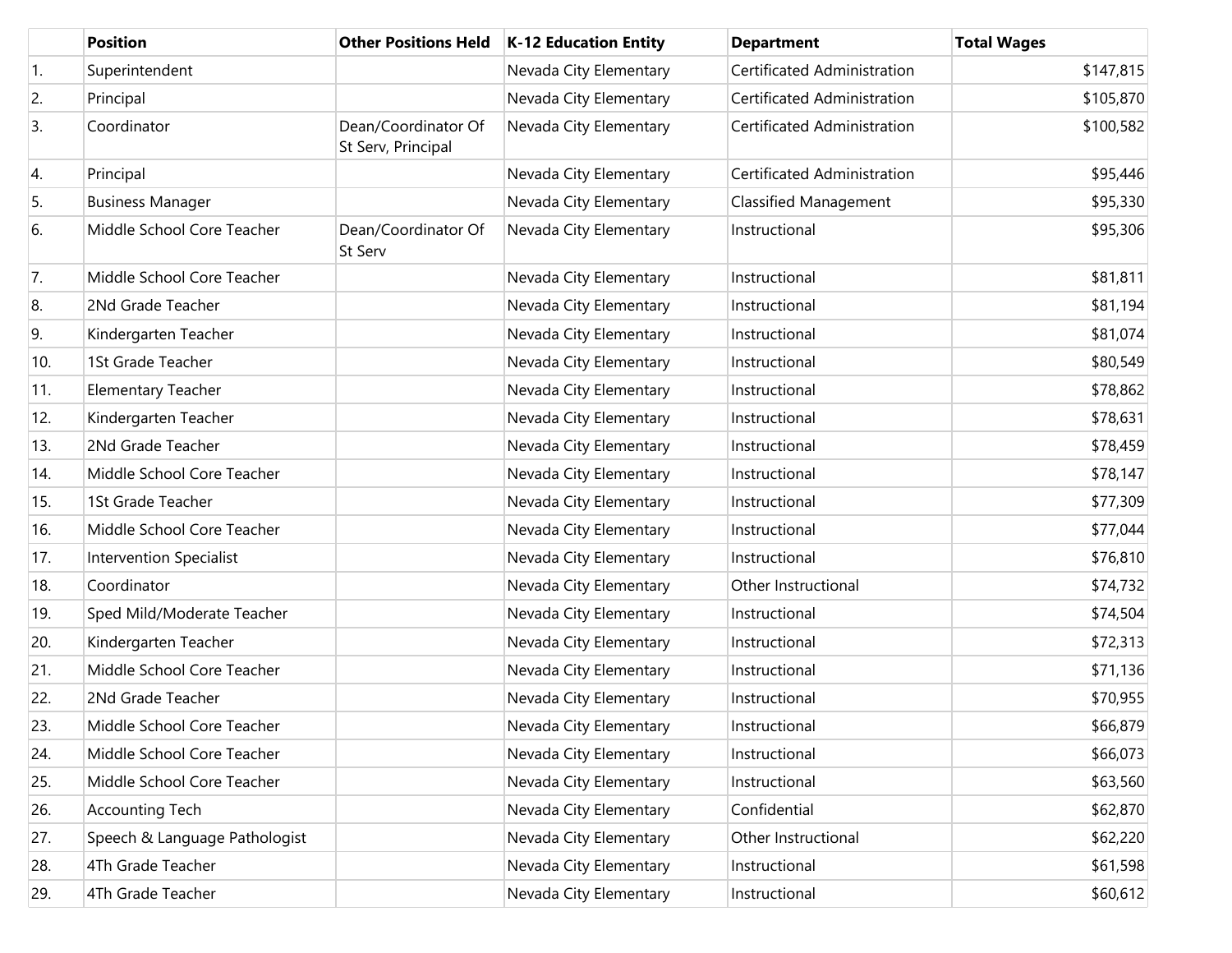| 30. | <b>Elementary Teacher</b>          |                       | Nevada City Elementary | Instructional                | \$59,855 |
|-----|------------------------------------|-----------------------|------------------------|------------------------------|----------|
| 31. | Sdc Teacher                        |                       | Nevada City Elementary | Instructional                | \$57,395 |
| 32. | Middle School Core Teacher         |                       | Nevada City Elementary | Instructional                | \$57,266 |
| 33. | <b>Transitional Kinder Teacher</b> |                       | Nevada City Elementary | Instructional                | \$55,667 |
| 34. | 4Th Grade Teacher                  |                       | Nevada City Elementary | Instructional                | \$54,532 |
| 35. | Middle School Core Teacher         |                       | Nevada City Elementary | Instructional                | \$54,004 |
| 36. | Psychologist                       |                       | Nevada City Elementary | Other Instructional          | \$52,779 |
| 37. | <b>Elementary Teacher</b>          |                       | Nevada City Elementary | Instructional                | \$52,046 |
| 38. | Director Of Maint & Operations     |                       | Nevada City Elementary | <b>Classified Management</b> | \$51,418 |
| 39. | 1St Grade Teacher                  |                       | Nevada City Elementary | Instructional                | \$50,685 |
| 40. | Administrative Asst                |                       | Nevada City Elementary | Confidential                 | \$50,672 |
| 41. | 3Rd Grade Teacher                  |                       | Nevada City Elementary | Instructional                | \$50,565 |
| 42. | Middle School Core Teacher         |                       | Nevada City Elementary | Instructional                | \$48,714 |
| 43. | 6Th Grade Teacher                  |                       | Nevada City Elementary | Instructional                | \$48,634 |
| 44. | Middle School Core Teacher         |                       | Nevada City Elementary | Instructional                | \$47,805 |
| 45. | 3Rd Grade Teacher                  |                       | Nevada City Elementary | Instructional                | \$47,569 |
| 46. | Maintenance Engineer               |                       | Nevada City Elementary | All Classified               | \$43,890 |
| 47. | Resource Specialist Teacher        |                       | Nevada City Elementary | Instructional                | \$41,135 |
| 48. | Psychologist                       |                       | Nevada City Elementary | Other Instructional          | \$40,966 |
| 49. | Secretary III                      |                       | Nevada City Elementary | All Classified               | \$39,140 |
| 50. | Secretary III                      | Special Ed Secretary  | Nevada City Elementary | All Classified               | \$38,668 |
| 51. | Secretary III                      |                       | Nevada City Elementary | All Classified               | \$36,659 |
| 52. | Maint/Custodian/Grounds            |                       | Nevada City Elementary | All Classified               | \$35,465 |
| 53. | Maint/Custodian/Grounds            |                       | Nevada City Elementary | All Classified               | \$33,993 |
| 54. | Charter Secretary                  |                       | Nevada City Elementary | <b>All Classified</b>        | \$33,881 |
| 55. | Secretary III                      |                       | Nevada City Elementary | All Classified               | \$32,562 |
| 56. | District Clerk                     |                       | Nevada City Elementary | Confidential                 | \$29,387 |
| 57. | Nurse                              |                       | Nevada City Elementary | Other Instructional          | \$29,011 |
| 58. | Coordinator                        |                       | Nevada City Elementary | Other Instructional          | \$28,998 |
| 59. | Maint/Custodian/Grounds            |                       | Nevada City Elementary | All Classified               | \$28,912 |
| 60. | Middle School Core Teacher         |                       | Nevada City Elementary | Instructional                | \$28,492 |
| 61. | Library Coordinator                | Child Care Specialist | Nevada City Elementary | All Classified               | \$27,846 |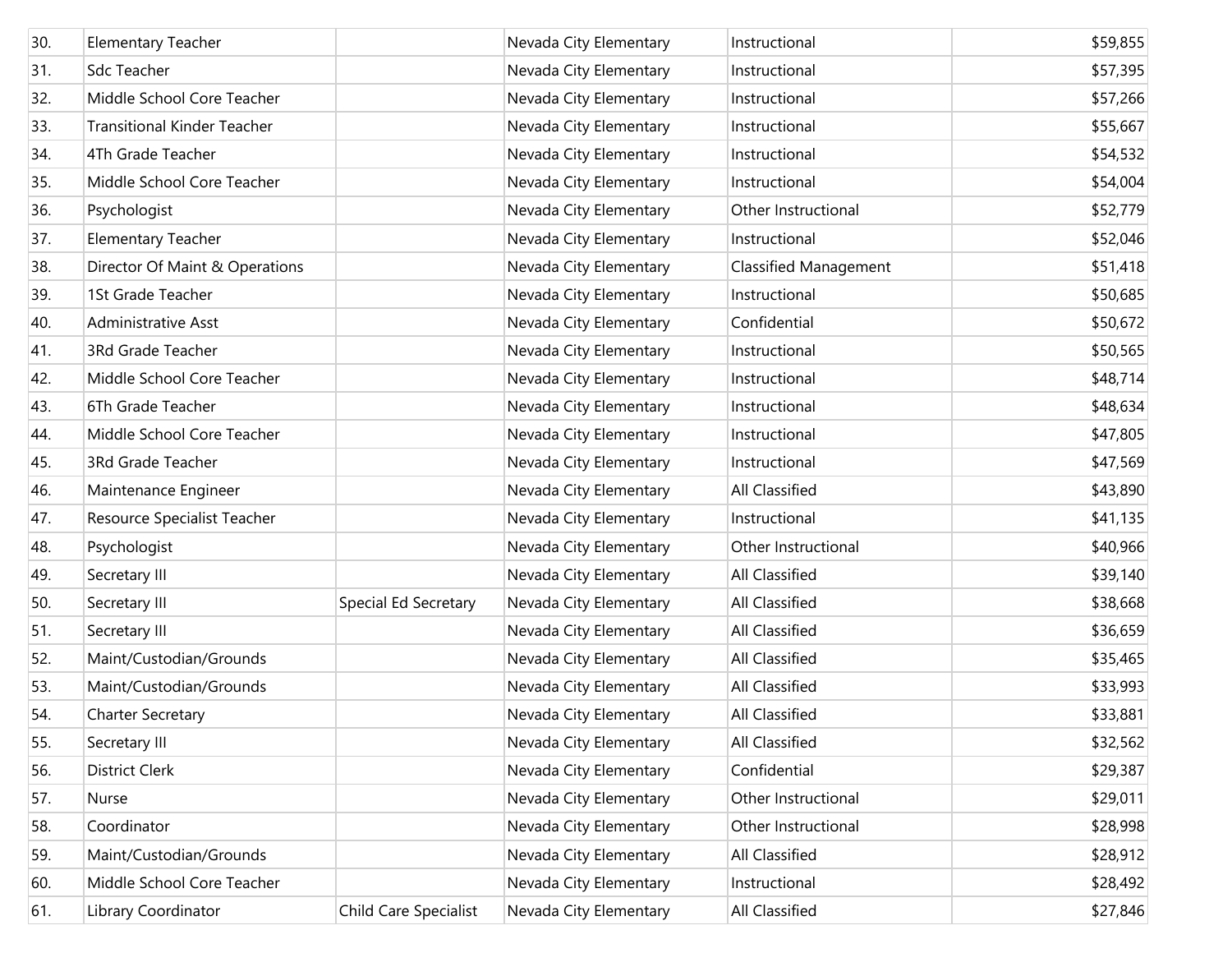| 62. | <b>Instructional Assistant II</b>  | Director Or Child Dev,<br>Child Dev Master<br>Teach    | Nevada City Elementary                          | <b>All Classified</b>        | \$27,625 |
|-----|------------------------------------|--------------------------------------------------------|-------------------------------------------------|------------------------------|----------|
| 63. | 3Rd Grade Teacher                  |                                                        | Nevada City Elementary                          | Instructional                | \$27,540 |
| 64. | Child Care Specialist              | Noon Duty Support                                      | Nevada City Elementary                          | <b>All Classified</b>        | \$26,826 |
| 65. | Secretary III                      |                                                        | Nevada City Elementary                          | All Classified               | \$26,697 |
| 66. | Child Care Specialist              |                                                        | Nevada City Elementary                          | All Classified               | \$25,149 |
| 67. | Middle School Core Teacher         |                                                        | Nevada City Elementary                          | Instructional                | \$24,219 |
| 68. | Sdc Teacher                        |                                                        | Nevada City Elementary                          | Instructional                | \$21,936 |
| 69. | 6Th Grade Teacher                  |                                                        | Nevada City Elementary                          | Instructional                | \$21,292 |
| 70. | Assistant For Spec Needs Stud      |                                                        | Nevada City Elementary                          | All Classified               | \$21,098 |
| 71. | Healthy Kids Prog Coord            |                                                        | Nevada City Elementary                          | <b>All Classified</b>        | \$20,226 |
| 72. | <b>Instructional Assistant II</b>  |                                                        | Nevada City Elementary                          | All Classified               | \$19,650 |
| 73. | <b>Elementary Teacher</b>          |                                                        | Nevada City Elementary                          | Instructional                | \$19,426 |
| 74. | Secretary III                      |                                                        | Nevada City Elementary                          | All Classified               | \$18,213 |
| 75. | Director Of Maint & Operations     |                                                        | Nevada City Elementary                          | <b>Classified Management</b> | \$17,916 |
| 76. | Library Coordinator                |                                                        | Nevada City Elementary                          | All Classified               | \$17,696 |
| 77. | Instructional Assistant II         |                                                        | Nevada City Elementary                          | <b>All Classified</b>        | \$17,348 |
| 78. | Instructional Assistant II         |                                                        | Nevada City Elementary                          | All Classified               | \$17,051 |
| 79. | Substitute Tchr-Long Term          | Substitute Teacher,<br>Teacher, After School<br>Sports | Nevada City Elementary                          | Nevada City School District  | \$15,832 |
| 80. | <b>Behavioral Assistant</b>        | Ed Asst, Assistant For<br>Spec Needs Stud              | Special Ed Asst, Special Nevada City Elementary | <b>All Classified</b>        | \$15,467 |
| 81. | 3Rd Grade Teacher                  |                                                        | Nevada City Elementary                          | Instructional                | \$15,274 |
| 82. | Instructional Assistant II         |                                                        | Nevada City Elementary                          | All Classified               | \$13,899 |
| 83. | Middle School Core Teacher         |                                                        | Nevada City Elementary                          | Instructional                | \$13,723 |
| 84. | <b>Transitional Kinder Teacher</b> |                                                        | Nevada City Elementary                          | Instructional                | \$13,665 |
| 85. | Maint/Custodian/Grounds            |                                                        | Nevada City Elementary                          | All Classified               | \$12,857 |
| 86. | Charter Custodian                  |                                                        | Nevada City Elementary                          | All Classified               | \$12,770 |
| 87. | <b>Sdc Teacher</b>                 |                                                        | Nevada City Elementary                          | Instructional                | \$12,534 |
| 88. | <b>Classified Support Salaries</b> |                                                        | Nevada City Elementary                          | Nevada City School District  | \$12,141 |